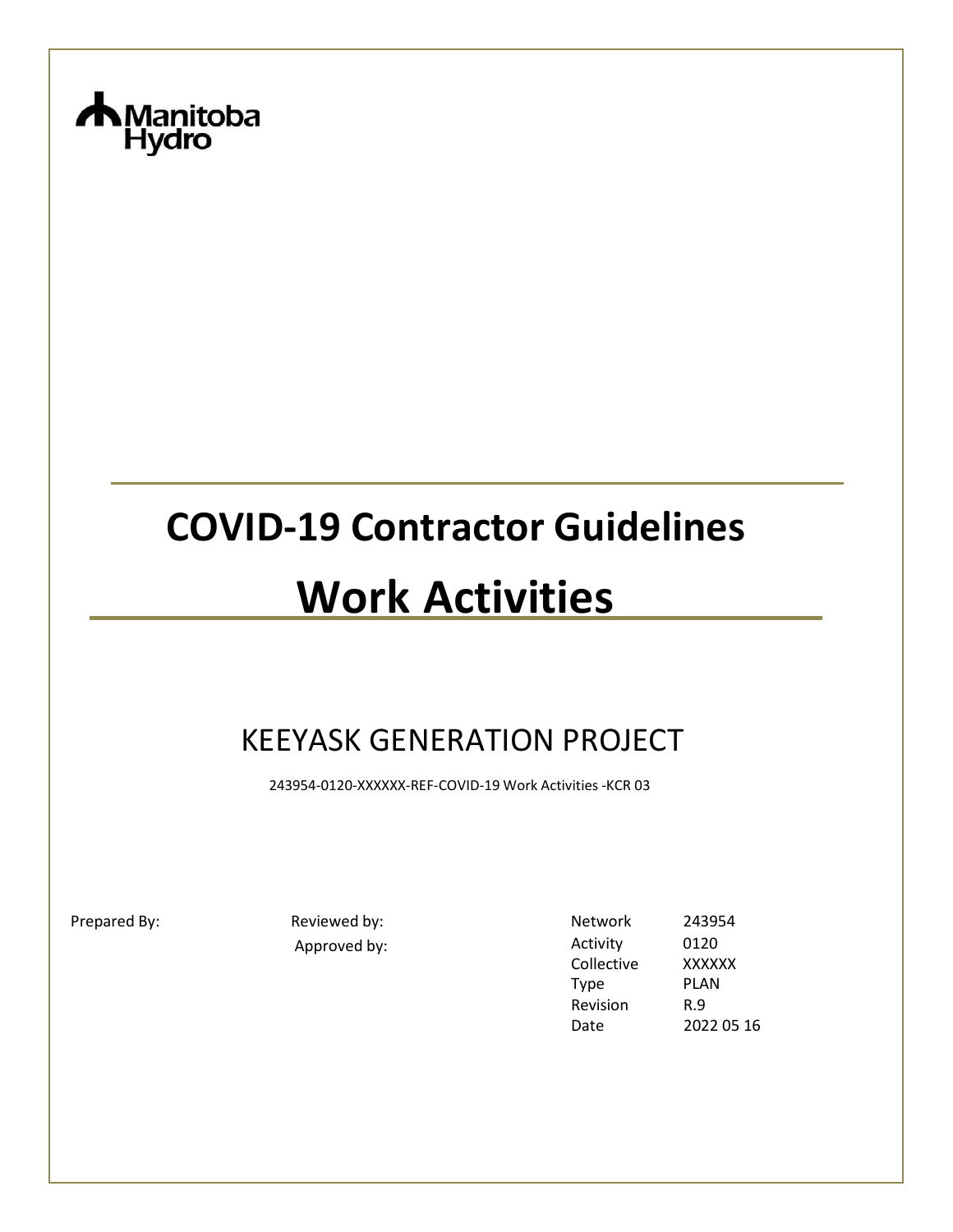| COVID-19 Contractor Guidelines - Work Activities         |     |      |
|----------------------------------------------------------|-----|------|
| <b>Keeyask Generation Project</b>                        | Rev | Page |
| 243954-0120-XXXXXX-REF-COVID-19 Work Activities - KCR 03 |     |      |

#### **TABLE OF CONTENTS**

| 5 WORK ACTIVITIES WHERE PHYSICAL DISTANCING REQUIREMENT CANNOT BE MAINTAINED 4 |  |
|--------------------------------------------------------------------------------|--|
|                                                                                |  |
|                                                                                |  |
|                                                                                |  |
|                                                                                |  |
|                                                                                |  |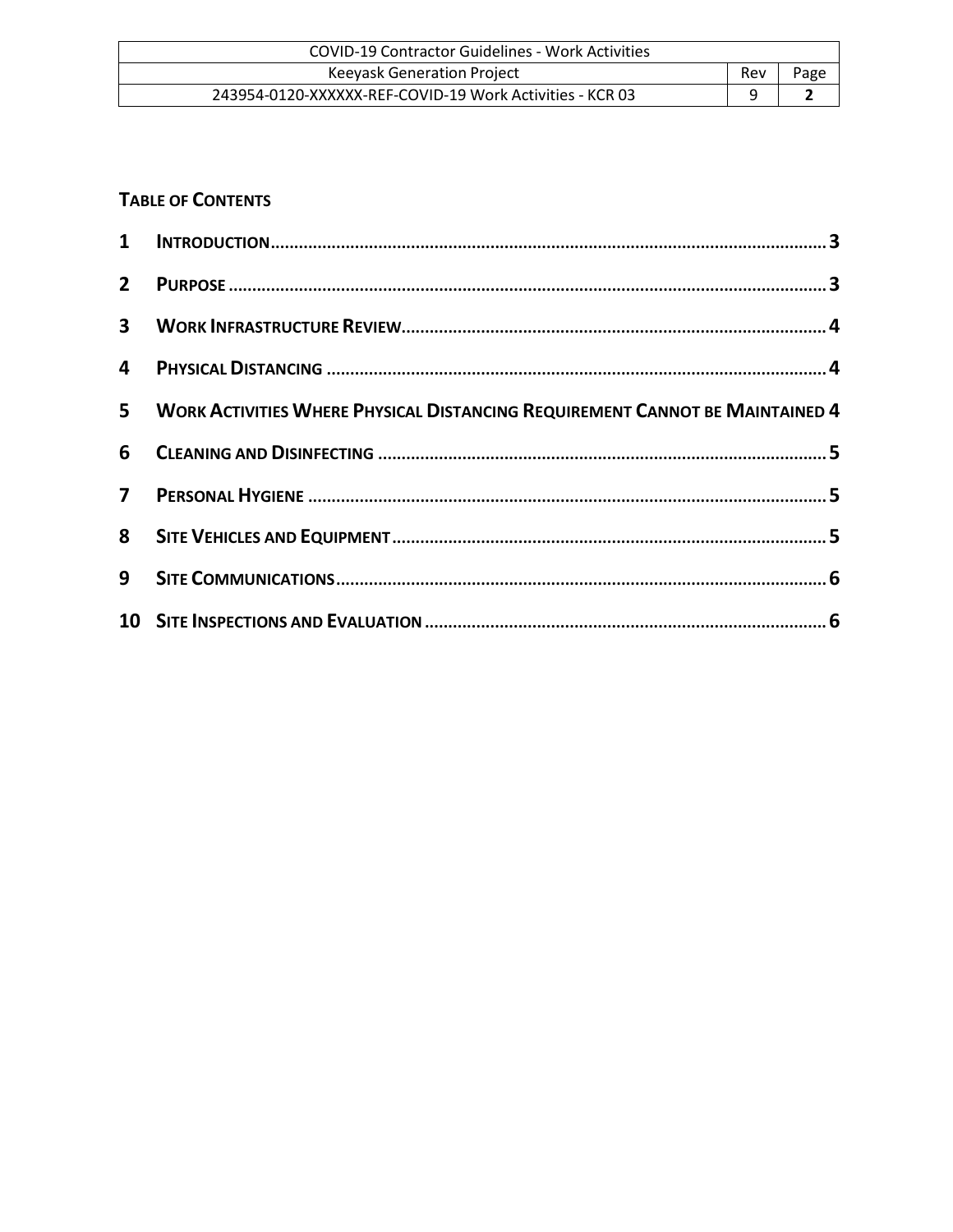| COVID-19 Contractor Guidelines - Work Activities         |     |      |
|----------------------------------------------------------|-----|------|
| <b>Keeyask Generation Project</b>                        | Rev | Page |
| 243954-0120-XXXXXX-REF-COVID-19 Work Activities - KCR 03 |     |      |

#### <span id="page-2-0"></span>**1 INTRODUCTION**

For work to continue during the COVID-19 pandemic, precautions must be taken to protect the health and safety of all workers performing the work. The hazard associated with the COVID-19 virus is the introduction of the virus into the workplace where the infection can spread between co-workers. COVID-19 cause infections of the nose, throat and lungs and is spread from an infected person through:

- respiratory droplets generated when you cough or sneeze
- close, prolonged personal contact, such as touching or shaking hands
- touching something with the virus on it, then touching your mouth, nose or eyes before washing your hands

There is also evidence that suggests person-to-person spread is efficient when there is close contact. Persons with COVID-19 typically display symptoms including, but not limited to, cough, fever, chills, headaches, and/or difficulty breathing; however, some persons who have tested positive for COVID-19 display no symptoms. COVID-19 is highly contagious and can be transmitted by persons showing no symptoms or those with symptoms.

#### <span id="page-2-1"></span>**2 PURPOSE**

Contractors are expected to create a plan which documents practices to effectively manage the COVID-19 hazard on the Keeyask Generating Station Project (Keeyask Project). The Keeyask Project has developed this guideline to assist Contractors in developing practices through the application of engineering, administrative and PPE controls. Contractor work plans shall include all reasonable and practicable control measures referenced in this document.

As identified in the Keeyask Project Site Safety Plan, Contractors' workers must also perform their own daily field level hazard assessments to identify the hazards, discuss the work to be performed that day, identify the job steps, hazards, PPE and barriers required to mitigate the risk of the work that is being performed. Supervisors shall be responsible to ensure the practices developed are implemented.

As this is a dynamic situation, updates to the prevention methods listed herein may be required. Contractors will be notified and appropriately update their respective plans.

Manitoba Hydro shall measure performance using an auditing tool to track performance and identify areas requiring improvement.

Contractors documents shall be submitted through Aconex to Manitoba Hydro.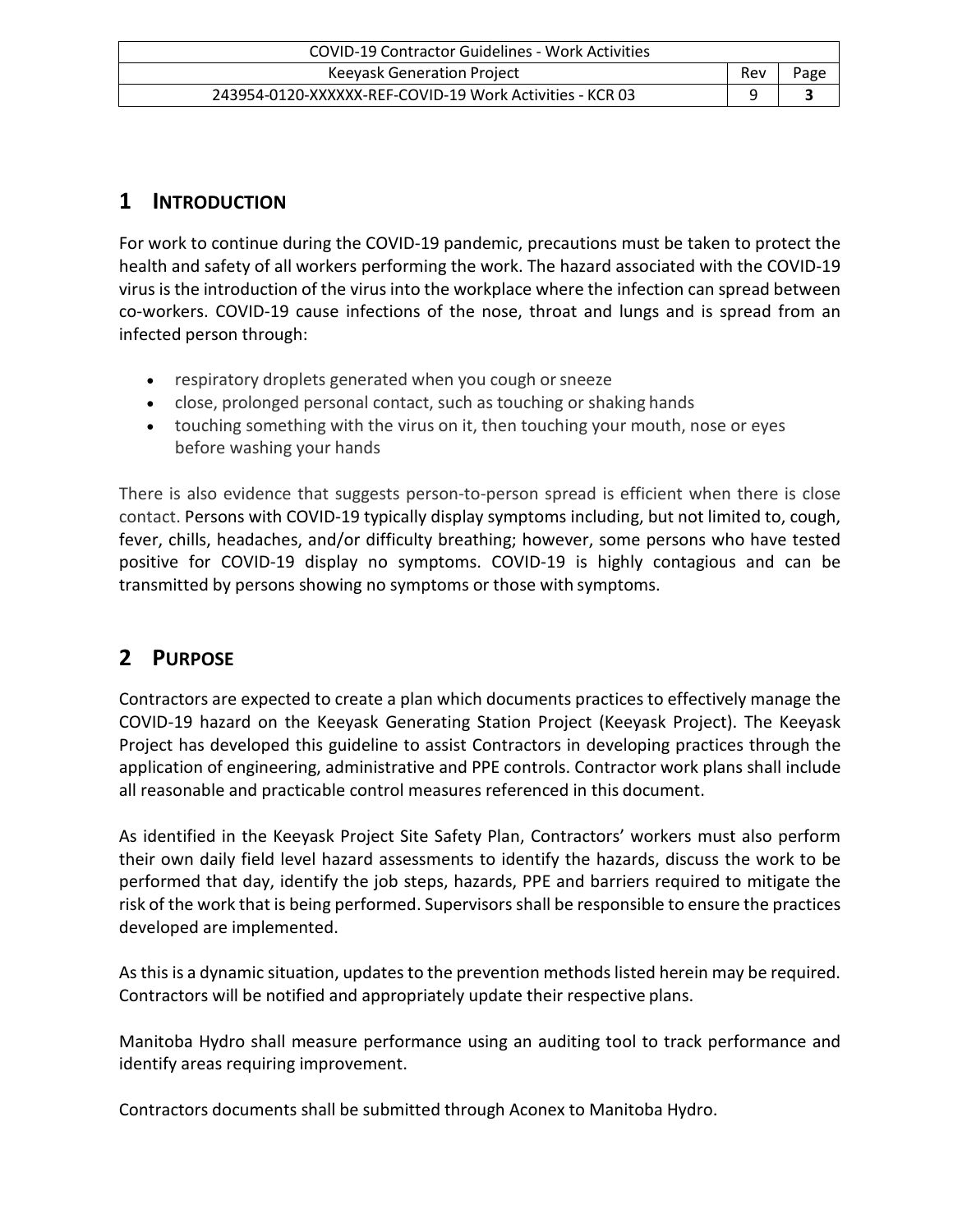| COVID-19 Contractor Guidelines - Work Activities         |     |      |
|----------------------------------------------------------|-----|------|
| <b>Keeyask Generation Project</b>                        | Rev | Page |
| 243954-0120-XXXXXX-REF-COVID-19 Work Activities - KCR 03 |     |      |

#### <span id="page-3-0"></span>**3 WORK INFRASTRUCTURE REVIEW**

All Contractors are required to review infrastructure necessary to support work activities. Lunchrooms, wash cars, and office trailers must be evaluated to ensure adequate facilities exist to support hand washing, dispensing of disinfectants and regularly disinfecting such infrastructure. This review shall also identify if such infrastructures will support 2-metre (6ft) physical distancing requirements.

#### <span id="page-3-1"></span>**4 PHYSICALDISTANCING**

Contractors shall identify how physical distancing measures of 2-metres (6ft) will be maintained in work areas and offices where required. Contractors shall document and detail how these measures will be implemented and maintained throughout the respective work shifts.

- When workers cannot maintain 2-metres (6 feet) of distance from others mask/respiratory use is recommended but not required.
- Review work locations and co-ordinate work so individuals maintain the 2-metre physical distancing.
- Assess critical work for safe completion with minimal workers as possible.
- Educate and provide relevant information to workers on physical distancing and responsibilities for individuals to maintain 2-metre physical distancingrequirements.
- Reduce or eliminate in person meetings and utilize video and teleconference tools.
- Ensure physical distancing protocols are in place for toolbox talks and use large areas where workers can ensure the 2-metre physical distance is adhered to.
- Develop, distribute, post signs/instructions on physical distancing.

### <span id="page-3-2"></span>**5 WORK ACTIVITIES WHERE PHYSICAL DISTANCING REQUIREMENT CANNOT BE MAINTAINED**

Contractors shall review Site specific work requirements and document those work activities, where required, when the 2-metre physical distancing requirement is not possible (i.e. Engineering and Administrative controls are not practical in the specific case).

- When workers cannot maintain 2-metres (6 feet) of distance from others mask/respiratory use is mandatory.
- Contractors shall identify the specific personal protective equipment (PPE) requirements that all workers must use when working inside 2-metres.
- Contractors shall identify the specific PPE management requirements such as use and reuse compliance, PPE decontamination and sanitization protocol, storage and cleaning, regular compliance monitoring for all PPE used.
- Develop a JHA and/or work plan for the specific work with focus on protection of health from potential COVID-19 exposure.
- Ensure FLRA's identify COVID-19 transmitting or exposure hazards when working within 2-metre of other workers for more than 10 minutes.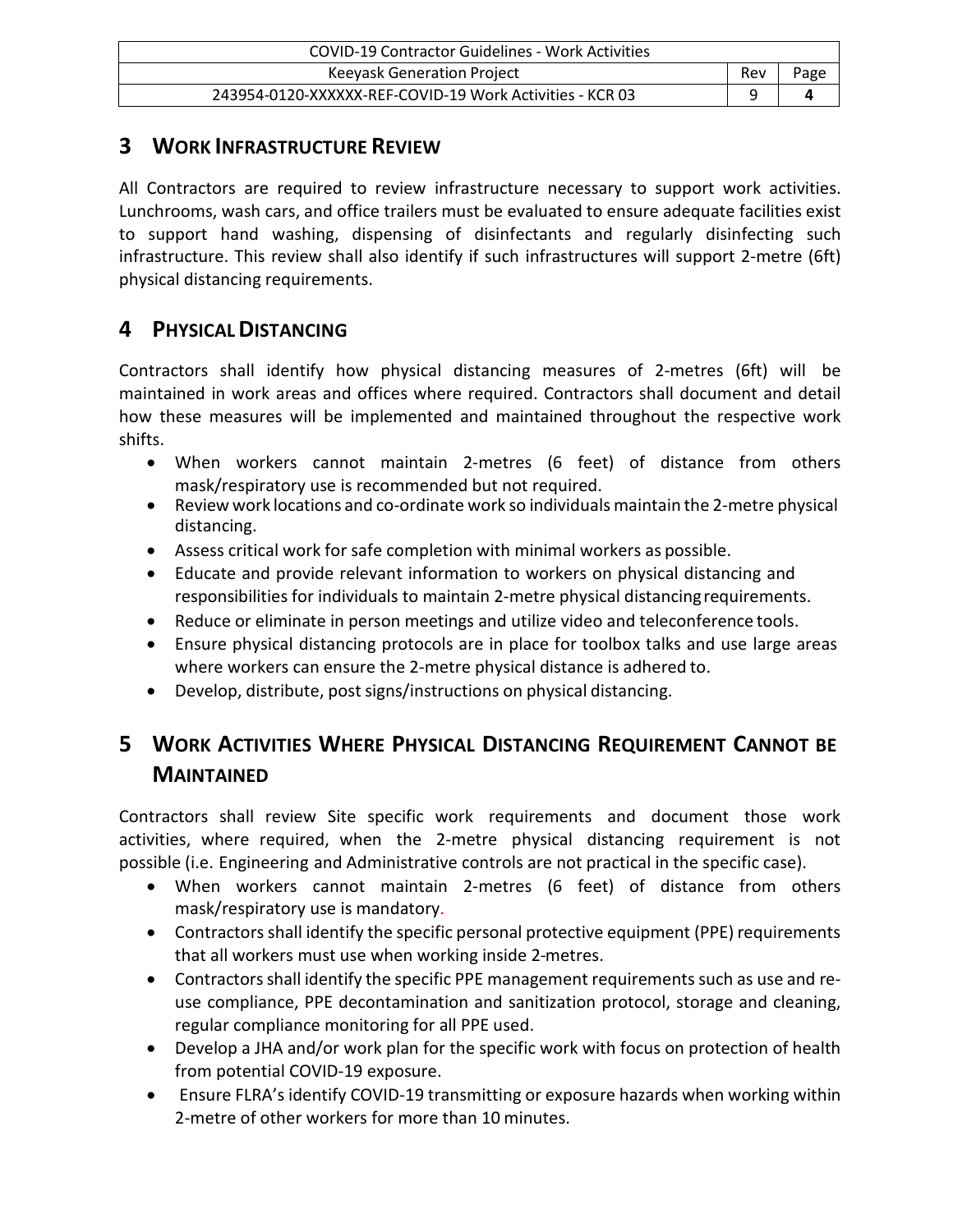| <b>COVID-19 Contractor Guidelines - Work Activities</b>  |     |      |
|----------------------------------------------------------|-----|------|
| Keeyask Generation Project                               | Rev | Page |
| 243954-0120-XXXXXX-REF-COVID-19 Work Activities - KCR 03 |     |      |

#### <span id="page-4-0"></span>**6 CLEANING AND DISINFECTING**

- Contractors shall establish a cleaning schedule which identifies the frequency of, and specific cleaning and disinfection measures to be implemented to protect workers at the work/construction site. This shall also include site offices. All door handles, railings and personal workstation areas will be wiped down regularly with disinfectant.
- Cleaning of common lunchrooms and wash cars at the work site must be completed regularly and is recommended to be no less than prior to the commencement of each shift and after each break.
- Individuals are responsible for cleaning their workstation area with disinfectant.
- Ensure availability (minimum six-week supply) of cleaning and disinfectant materials monitor inventory to ensure ample supplies.
- Ensure adequate hand washing facilities with protocols, hand sanitizer stations, provision of disinfectant wiping products.
- Ensure availability of cleaning and sanitization materials are available to workers.

### <span id="page-4-1"></span>**7 PERSONAL HYGIENE**

Contractor shall identify specific measures to ensure regular personal hygiene (hand washing and sanitization) of workers.

- Educate all workers on effective and proper methods to wash hands to minimize the COVID-19 risk.
- Identify measures to ensure workers have access to hand washing facilities.
- Provide and ensure ample supply of alcohol-based hand sanitizer if soap and water are not available.
- Do not share personal items or supplies such as phones, pens, notebooks, PPE,etc.
- Ensure JHA's identify transmission and exposure risks if personal hygiene measures are not followed/achievable.

## <span id="page-4-2"></span>**8 SITE VEHICLES AND EQUIPMENT**

Contractors shall identify and implement specific methods to ensure vehicles and equipment are sanitized, disinfected and physical distancing requirements met when transporting workers.

- Operator/Designated person will disinfect seats, controls, and handles before operating equipment and vehicles, if operators change during the shift and at the end of each shift.
- Light duty vehicles are limited to four workers per truck.
- Operator to ensure the required masks/respirators are worn by all occupants when there is more than one person in a vehicle or equipment.